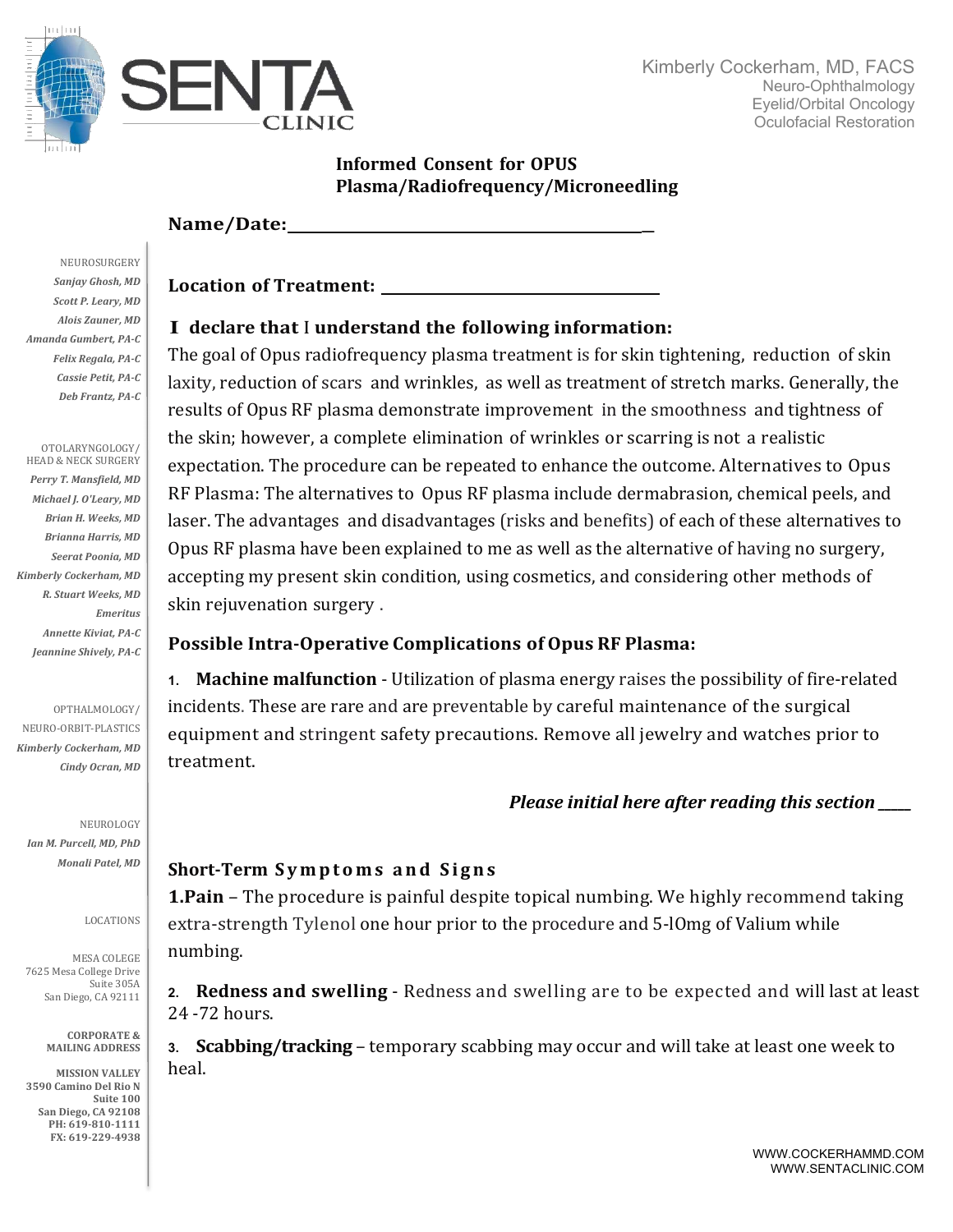



4. **Rash** - Contact dermatitis may be occur in response to the topical lidocaine and will subside with antihistamines and corticosteroids.

**5. Herpes Simplex Dermatitis** - blisters may occur that then become scabs that may take at least one week to heal. Valtrex 500mg twice daily is best started the day before treatment to avoid this side-effect.

**6. Skin Itchiness** – The treated skin will be itchy for 72 hours or more. Use vinegar water soaks and oral benedryl to combat the symptoms.

**7. Skin Hyper-pigmentation** - Transient hyper-pigmentation (darkening of the skin) is possible. It is more common in darker skin.

**8.Cellulitis or Skin Infections** – a skin infection can occur. The skin should be kept away from dust, dirt and danders. If scabbing occurs, do not pick at skin. Notify Dr. Cockerham immediately if you have redness that is tender or hot.

# *Please Initial here after reading this section*

# **Possible Long-term Complications**

**1. Increased susceptibility to sun** - Avoidance of sun exposure or protection against ultraviolet light damage to your skin by the use of sun-screening or sun-blocking lotions with SPF (sun-protective factor) of 50 or higher is strongly advised for optimal results.

**2. Scarring** - The risk of scarring exists with all skin treatments. It is variable and is often related to an individual's genetic makeup. Scarring can be reduced by carefully following appropriate pre-care, aftercare instructions and notifying the physician if a problem develops. Valtrex is strongly recommended to avoid the scarring associated with blister formation.

**3. Skin Pigment Changes** - Skin color and texture changes may occur. At the junction of the treated and untreated areas, there maybe a difference in color, texture and/or thickness of the skin. Permanent hypopigmentation or hyperpigmentation may occur.

*Please initial here after reading this section* 

NEUROSURGERY Sanjay Ghosh, MD **Scott P. Leary, MD** *Alois Zauner, MD Amanda Gumbert, PA-C Felix Regala, PA-C Cassie Petit, PA-C Deb Frantz, PA-C*

OTOLARYNGOLOGY/ HEAD & NECK SURGERY Perry T. Mansfield, MD *Michael J. O'Leary, MD Brian H. Weeks, MD Brianna Harris, MD Seerat Poonia, MD Kimberly Cockerham, MD R. Stuart Weeks, MD Emeritus Annette Kiviat, PA-C* Jeannine Shively, PA-C

OPTHALMOLOGY/

NEURO-ORBIT-PLASTICS *Kimberly Cockerham, MD Cindy Ocran, MD*

NEUROLOGY *Ian M. Purcell, MD, PhD Monali Patel, MD*

LOCATIONS

MESA COLEGE 7625 Mesa College Drive Suite 305A San Diego, CA 92111

> **CORPORATE & MAILING ADDRESS**

**MISSION VALLEY 3590 Camino Del Rio N** Suite 100 **San Diego, CA 92108** PH: 619-810-1111 **FX: 619-229-4938**